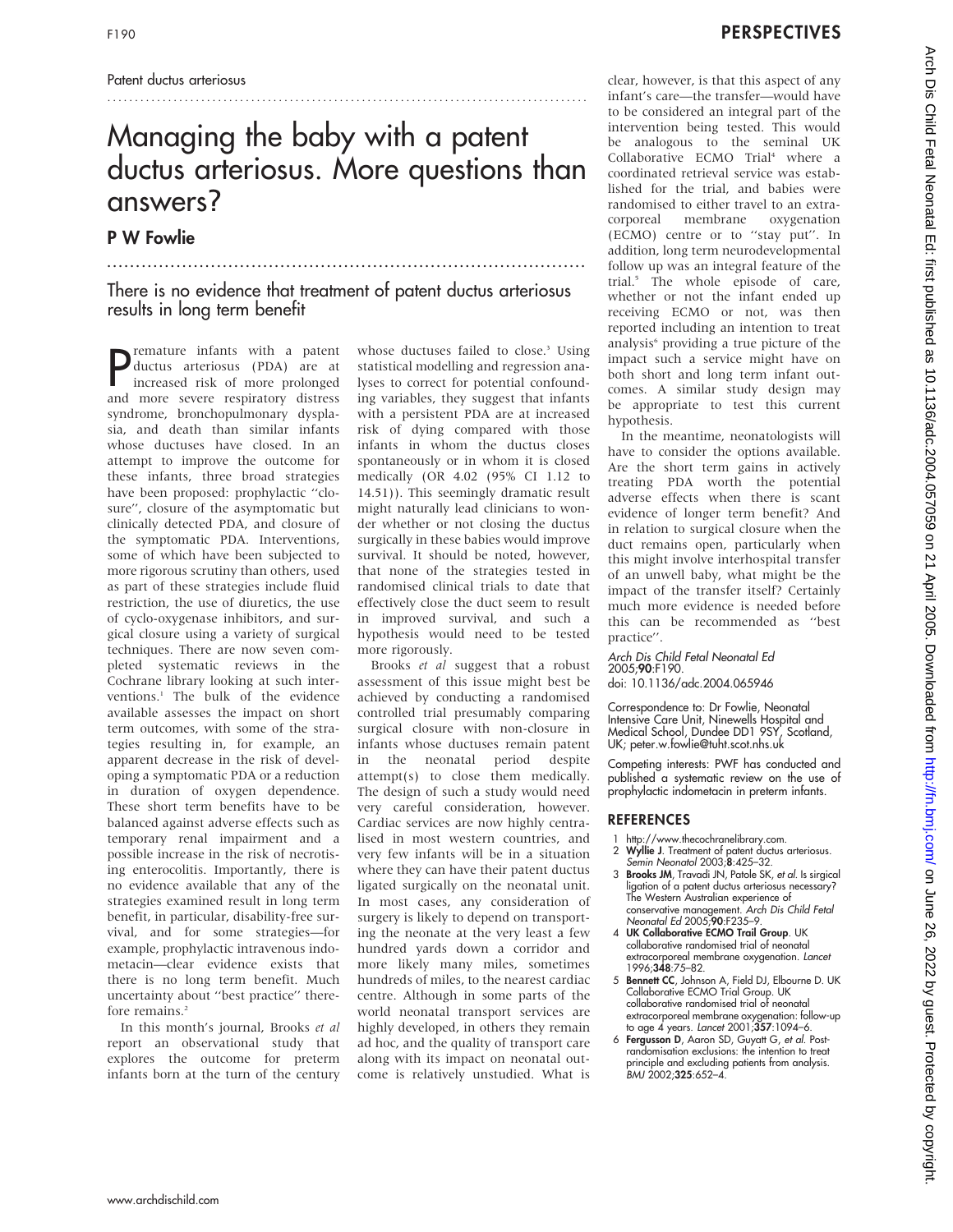# Participation in multiple neonatal research studies

# M Ward Platt

## Doctors and members of ethics committees need guidance that is underpinned by sound evidence on parental attitudes to research

...................................................................................

In recent years, the journal has carried<br>
several papers on parental consent<br>
(assent) for participation of their<br>
babies in clinical trials <sup>1,2</sup> This is imporn recent years, the journal has carried several papers on parental consent babies in clinical trials.<sup>12</sup> This is important because Archives is read by many of those who organise neonatal research projects. The approach to parents is often fraught with ethical dilemmas.

Clinicians and members of ethics committees alike need guidance that is underpinned by sound research evidence on parental attitudes and beliefs about participating in research, rather than well meant assumptions about how parents might feel. Readers of the Journal of Medical Ethics would find little of direct use when confronted by the clinical realities and research questions of neonatal care—although this journal once published a neonatal study on the variability of ethics committee views. Rather, it is to specialist or general clinical journals that clinicians look for good information in relation to parental views and perceptions, and for an evidence base on the process of consent.

Mostly, existing work has concentrated on consent for inclusion in single trials. Yet in many large tertiary centres, there is the likelihood that several studies are in progress simultaneously. Some may be local, but others may involve participation in large multicentre studies. Either way, it is likely that the experience of parents will be different if approached serially for a number of studies; and some ethics committees may take views on whether more than one approach is ethical. So it follows that we need good evidence in relation to parents participating in one or more trials.

The two papers on this topic that we carry this month<sup>3</sup><sup>4</sup> reinforce each other, and give us confidence that in general it will not be inappropriate to approach parents more than once in relation to clinical trials. The paper from Melbourne centred on a tertiary neonatal intensive care unit, and that from Philadelphia focused on neonates undergoing cardiac surgery. The first was dominated by babies at high risk because of prematurity, and was specifically concerned with the question of recruitment to multiple studies, whereas the second concerned larger babies at risk from major cardiac surgery, and, although primarily about parental attitudes in general, it involved parents whose babies could be recruited to a number of different studies.

What do we learn from these papers? As with research on consent for single studies, altruism was a strong driver, coupled with a general perception of the benefit of both research and participation in research; perhaps also there was consciousness that an environment in which research was undertaken was likely to be at the cutting edge of the specialty. A possible but tantalisingly elusive implication of the Philadelphia data is that rates of participation may have related to the nature of the study in question. This surely requires further investigation. Most importantly, engagement in more than one study did not emerge as a major problem. Many parents declined participation in some studies, although only 10% declined routinely, but that does not mean that they should not have been asked.

Indeed, given the flavour of the reasons for participation, would it be fair to deny parents the possibility of enrolling their baby in extra studies if their babies were eligible? And if parents decline participation in a study early in their baby's life, should we extrapolate that refusal to other studies at later times? Probably not—but here again, more research would be very useful.

Then there is what we don't learn. There is little research in general, and nothing in these studies, on the beliefs and attitudes of ethnic minorities, in either the United Kingdom or other countries into which there has been significant migration. What we cannot do is extrapolate from information obtained in western European or American culture to people of other cultures. This too would be fertile ground for future research.

We should never forget the fact that parents talk to each other, and many of us will have had the experience of parents approaching us about possible participation in a study even before we have raised the issue with them. The next challenge will be to ensure that the members of research ethics committees and review boards become aware of this information. But that's a separate problem.

Arch Dis Child Fetal Neonatal Ed 2005;90:F191. doi: 10.1136/adc.2004.067371

Correspondence to: Dr M P Ward Platt, Ward 35, Royal Victoria Infirmary, Newcastle upon Tyne NE1 4LP, UK; m.p.ward-platt@ncl.ac.uk

Competing interests: none declared

### REFERENCES

- 1 Stenson BJ, Becher JC, McIntosh N. Neonatal research: the parental perspective. Arch Dis Child Fetal Neonatal Ed 2004;89:F321–3.
- 2 Burgess E, Singhal N, Amin H, et al. Consent for clinical research in the neonatal intensive care unit: a retrospective survey and a prospective study. Arch Dis Child Fetal Neonatal Ed 2003;88:F280–5.
- 3 Morley CJ, Lau R, Davis PG, et al. What do parents think about enrolling their premature babies in several research studies? Arch Dis Child Fetal Neonatal Ed 2005;90:F225–8.
- 4 Hoehn KS, Wernovsky G, Rychik J, et al. What factors are important to parents making decisions about neonatal research? Arch Dis Child Fetal Neonatal Ed 2005;90:F267–9.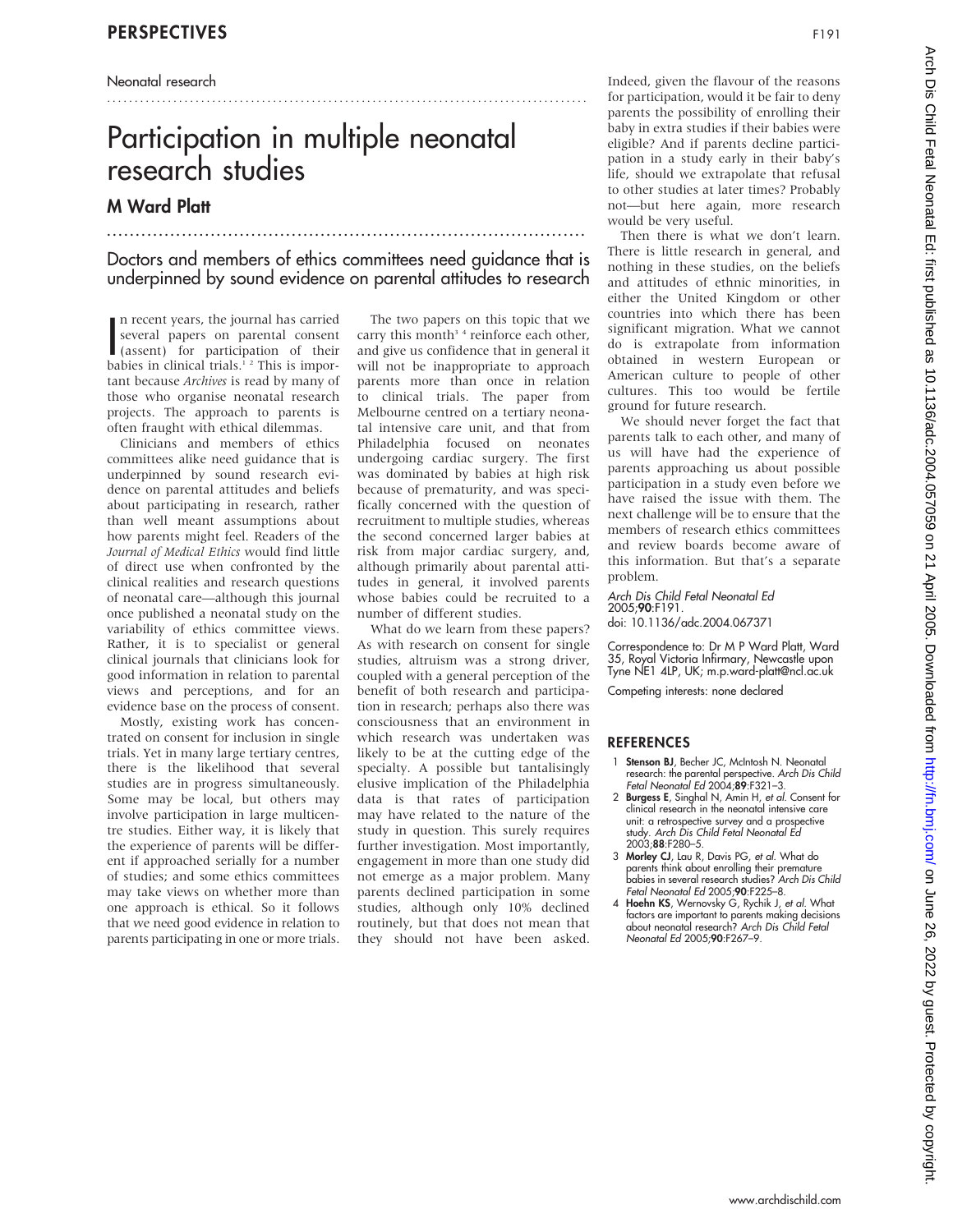### Feeding regimens

# Standardised feeding regimens: hope for reducing the risk of necrotising enterocolitis

...................................................................................

.......................................................................................

## S S Premji

A perspective on the paper by Patole and de Klerk<sup>1</sup>

Necrotising enterocolitis (NEC), and<br>acquired gastrointestinal disease<br>in neonatal intensive care unit acquired gastrointestinal disease in neonatal intensive care unit survivors, affects one to three infants per 1000 live births and is associated with significant mortality and morbidity.2 3 Although it has not been proven, many believe that, in premature infants, a precursor to NEC is feeding intolerance, specifically, prefeed gastric residuals or bile stained aspirates.<sup>4-6</sup> These associated intestinal signs of NEC may also reflect a delay in maturation of the neonate's motor activity such that they lack complete interdigestive cycles during fasting. As no biological markers exist to diagnose NEC, clinical wisdom guides decision making related to its diagnoses and management. Furthermore, there is a paucity of research identifying feeding practices, except for breast milk feeds, that offer the greatest potential benefit against developing NEC. Moreover, hormonal, anatomical, and functional limitations of low birthweight infants, the additive effects of critical illness, and intrauterine environmental factors—for example, antenatal glucocorticoids—complicate feeding decisions in this population of infants. Consequently, there is great variability in feeding orders for low birthweight infants.

A standardised feeding regimen (SFR) is one strategy to address the challenges of feeding low birthweight infants. Establishing such an SFR would require synthesising the available evidence7 and communicating the clinical wisdom from the experts, thereby promoting a more systematic approach to feeding low birthweight infants. A systematic review and meta-analysis of observational studies reporting the incidence of NEC ''before'' and ''after'' implementation of SFR undertaken by Patole and de Klerk<sup>1</sup> reported a pooled risk ratio of 0.13 (95% confidence interval 0.03 to 0.50). The reduced incidence of NEC after the introduction of SFRs was attributed to minimisation of variations in enteral feeding practices.<sup>1</sup> However, it is unclear what degree of variation in practice will significantly contribute to the incidence of NEC. Alternatively, what measure of reduction in variation in practice resulting from the implementation of SFRs will significantly contribute to a decrease in the incidence of NEC?

In order for an SFR to attain the goal of preventing or minimising NEC, compliance or adherence to the regimen is imperative. The issue of compliance with the SFR may also contribute to the significant heterogeneity  $(p<0.001)$ noted between studies included in the systematic review by Patole and de Klerk.<sup>1</sup> One must consider ethical conflict when addressing the issue of noncompliance. Uncertainty is reduced in SFRs through the prudent use of evidence from rigorous trials or, in the absence of such trials, expert clinical opinion. The intent is to minimise the art of medicine and promote the use of clinical science.8 The validity of the SFR will be limited if the evidence on which it is based is weak.<sup>9</sup> In addition, SFRs are not intended to be prescriptive, and their use in clinical practice will ultimately require the practitioner's judgment. The consensus of experts, which has been the crux of the development of SFRs, may eliminate idiosyncratic judgments of single clinicians; however, it introduces value judgments for example, choice made on the basis of safety or effectiveness—about what ought to be done for a condition.<sup>10</sup> Understanding these ethical conflicts or dilemmas will help to facilitate implementation or revision of guidelines and increase the potential benefit to low birthweight infants. Future studies evaluating SFRs need to have a qualitative component that identifies and defines ethical issues, explains ethical judgments or behaviours, and analyses or appraises clinical decision making.

Patole and de Klerk<sup>1</sup> propose that clinical variation in practice determines risk of NEC. Although not explicitly stated, one can infer that this refers to variability in physician orders. However, nursing management of tube feeding is

also inconsistent and varies from nurse to nurse.<sup>11</sup> Each nurse uses their individual expertise to resolve problems related to regurgitation, abdominal distension, and residuals.12 Hodges and Vincent<sup>13</sup> have shown variability in the practice of withdrawing feeding and management of feeding residuals. As the success of any nutritional approach depends on neonatal nurses, who spend a significant amount of time feeding, and assessing infants before, during, and after feeds, $11$  a better understanding of nursing practice related to tube feeding is required. This understanding will facilitate a unified systematic approach to nursing management of tube feeds based on the current state of scientific knowledge. F192 **PERSPECTIVES** 

> Patole and de Klerk<sup>1</sup> attribute the reduced incidence of NEC after the introduction of an SFR to an increased awareness leading to early detection and management of signs of ''feeding intolerance''. However, there is no consensus in the literature with regard to the operational definition of feeding intolerance. In the scientific literature, prefeed gastric residual volumes, colour of gastric aspirates, abdominal distension, spitting up, presence of blood in stool, and apnoea and bradycardia are signs listed for feeding intolerance.<sup>6 14–16</sup> Researchers have tried to define feeding intolerance by quantifying volume of prefeeding gastric residuals considered to be significant; however, the volume considered significant varies across studies. The threshold of what is considered to be a significant volume of gastric residual appears to be increasing.17 The chances that clinicians will adopt SFRs decreases with an increase in uncertainty of the validity of the science behind them. A standardised approach to identifying feeding intolerance and predicting NEC will facilitate compliance with SFRs, as well as facilitate a more meaningful interpretation of studies that examine the relation between diet and gastrointestinal diseases such as NEC. One potential strategy is the development of decision rules that have been assessed for reliability and validity.

The process by which SFRs are shared and eventually adopted is a social process which influences the clinician's knowledge, attitudes, and behaviour.<sup>18 19</sup> Consequently it is not surprising that Patole and de Klerk<sup>1</sup> note that it is the process rather than the specific constituents that lead to improved outcomes. A Cochrane systematic review on guidelines in professions allied to medicine for example, nursing, midwifery, and health visiting—identified 18 studies that provide evidence that guideline driven care can be effective in changing the process of care.<sup>20</sup>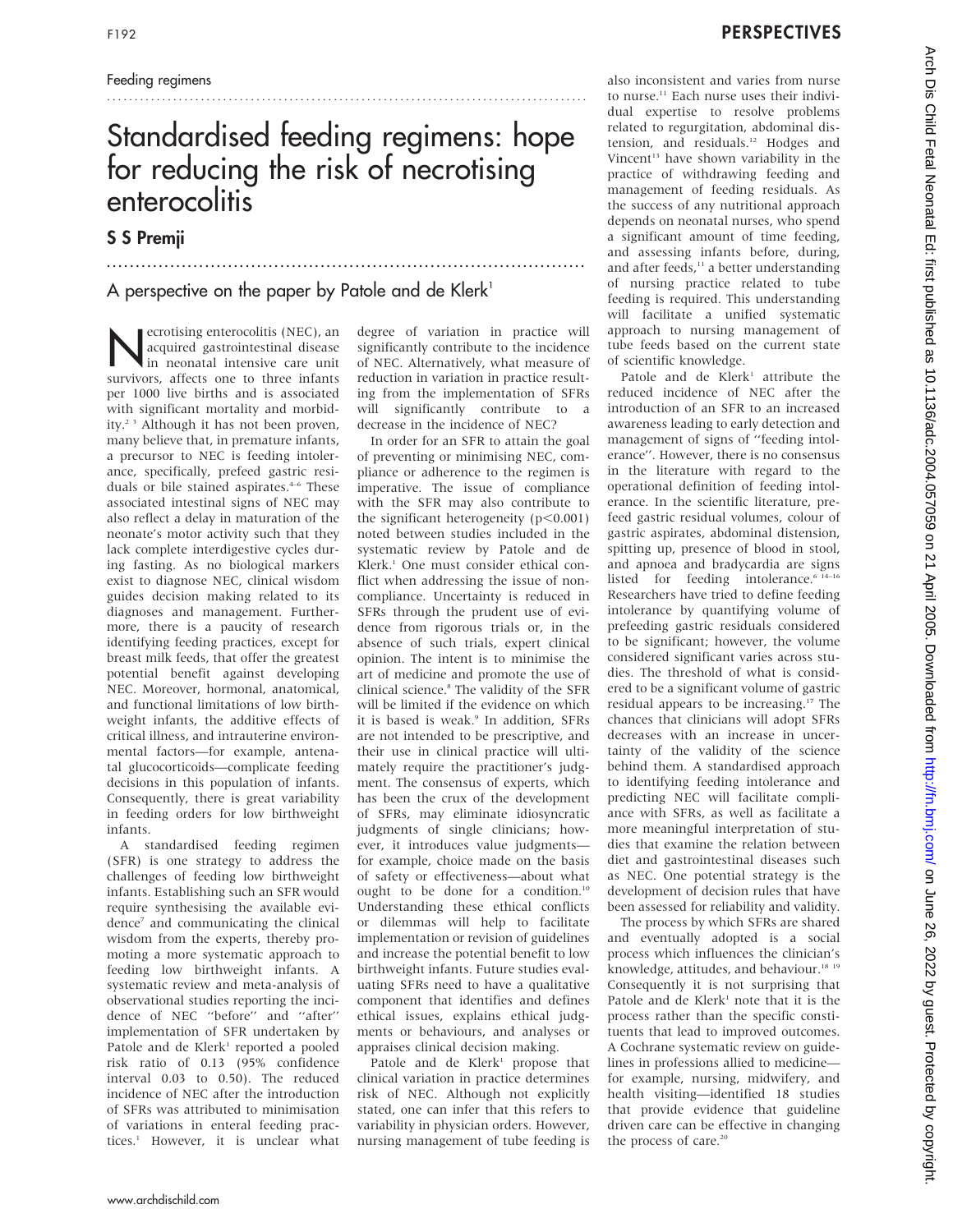# **PERSPECTIVES** F193

In conclusion, an SFR offers hope for reducing the risk of NEC by decreasing variability in practice. SFRs should address variability in both medical and nursing practice. Implementation strategies that comprise processes aimed to improve the clinician's compliance with the recommendations will determine the extent to which they are useful. It is imperative, however, that clinicians understand the values driving research, outcomes, and management issues. If clinicians lack this understanding, then ethical conflict or dilemmas could ensue which may impede the adoption of the SFR. In addition, SFRs may not be appropriate for all low birthweight infants, hence, clinicians need to exercise judgment otherwise they may compromise the infant's care. Future studies need to measure the relative effectiveness of the SFR. Emphasis on effectiveness will allow the researcher to evaluate the utility of the SFR in practice, process of care, quality of care, and patient/parent satisfaction.<sup>21</sup>

Arch Dis Child Fetal Neonatal Ed 2005;90:F192–F193. doi: 10.1136/adc.2004.063198

Correspondence to: Dr Premji, University of Calgary, Faculty of Nursing, 2500 University Dr NW, Calgary, AB, Canada, T2N 1N4; premjis@ucalgary.ca

Competing interests: none declared

#### REFERENCES

- 1 Patole S, de Klerk N. Impact of standardised feeding regimens on incidence of neonatal necrotising enterocolitis: a systematic review and meta analysis of observational studies. Arch Dis Child Fetal Neonatal Ed 2005;90:F147–51.
- 2 Guthrie S, Gordon P, Thomas V, et al. Necrotizing enterocolitis among neonates in the United States. J Perinatol 2003;23:278–85.
- 3 Lee J, Polin R. Treatment and prevention of necrotizing enterocolitis. Semin Neonatal 2003;8:449–59.
- 4 Bell M, Temberg J, Feigin R, et al. Neonatal necrotizing enterocolitis. Therapeutic decisions based upon clinical staging. Ann Surg 1978;187:1–7.
- 5 Walsh M, Kliegman R. Necrotizing enterocolitis: treatment based on staging criteria. *Pediatr Clin*<br>North Am 1986;**33**:179–201.
- 6 Mihatsch W, von Schoenaich P, Fahnenstich H, et al. The significance of gastric residuals in the early enteral feeding adancement of extremely low birth weight infants. *Pediatrics*<br>2002;**109**:457–9.
- 7 Lewis S. Paradox, process and perception: The role of organizations in clinical practice guidelines development. CMAJ 1995;153:1073–7.
- 8 Jonsen A, Siegler M, Winslade W. Clinical ethics: a practical approach to ethical decisions in clinical medicine, 5th ed. Toronto: McGraw-Hill, 2002.
- 9 Hayward R, Wilson M, Tunis S, et al. Users' guides to the medical literature. VIII. How to use clinical practice guidelines. A. Are the recommendations valid? JAMA 1995;274:570–4.

.......................................................................................

- 10 Battista R, Hodge M, Vineis P. Medicine, practice and guidelines: the uneasy juncture of science and art. J Clin Epidemiol 1995;48:875–80.
- 11 Premji S, Paes B, Jacobson K, et al. Evidencebased feeding guidelines for very low-birthweight infants. Adv Neonat Care 2002;2:5–18.
- 12 Bragdon D. A basis for the nursing management of feeding the premature infant. J Obstet Gynecol Neonatal Nurs 1983;12:51S–7S.
- 13 Hodges C, Vincent P. Why do NICU nurses not refeed gastric residuals prior to feeding by gavage? Neonat Netw 1993;12:37–40.
- 14 Rayyis S, Ambalavanan N, Wright L, et al. Randomized trial of ''slow'' versus ''fast'' feed advances on the incidence of necrotizing enterocolitis in very low birth weight infants. J Pediatr 1999;134:293–7.
- 15 Dollberg S, Kuint J, Mazkereth R, et al. Feeding tolerance in preterm infants: randomized trial of bolus and continuous feeding. J Am Coll Nutr 2000;19:797–800.
- 16 Akintorin S, Kamat M, Pildes R, et al. A prospective randomized trial of feeding methods in very low birth weight infants. Pediatrics 1997;100:e4.
- 17 Premji S, Chessel L, Paes B, et al. A matched cohort study of feeding practice guidelines for infants weighing less than 1,500 g. Adv Neonat Care 2002;2:27–36.
- 18 Cabana M, Rand C, Powe N, et al. Why don't physicians follow clinical practice guidelines? JAMA 1999;282:1458–65.
- 19 Mittman B, Tonesk X, Jacobson P. Implementing clinical practice guidelines: social influence strategies and practitioner behavior change. QRB<br>Qual Rev Bull 1992;**18**:413–22.
- 20 Thomas L, Cullum N, McColl E, et al. Guidelines in professions allied to medicine. Cochrane Library. Issue 3. Oxford: Update Software, 2004.
- 21 Johanson J. Outcomes research, practice guidelines, and disease management in clinical gastroenterology. J Clin Gastroenterol gastroenier Cross,<br>1998;**27**:306-11.

## Encephalopathy

# Prevalence, causes, and outcome at 2 years of age of newborn encephalopathy

...................................................................................

## N Marlow, H Budge

# A commentary on the article by Pierrat et al

Regional population based studies of<br>
tum hypoxia are rare, and Pierrat<br>
and sellectures are to be congratulated egional population based studies of infants who suffer from intraparand colleagues are to be congratulated on such a study. As always it is easy to criticise such studies because case definition is so difficult, and, without accurate imaging and detailed case evaluation, it is difficult to be sure that a neonatal encephalopathy is due to hypoxia. The definition of perinatal hypoxia-ischaemia that they have used might be viewed as inclusive and is at variance with the template for intrapartum causation for cerebral palsy, which

requires evidence of an intrapartum event.<sup>1</sup> Without detailed evaluation of each case, it is difficult to be certain of the timing of the cause.

In the literature, most outcome evaluations of neonatal populations have studied very preterm infants, and there have been only a few population studies of neonatal encephalopathy. The birth prevalence of encephalopathy reported in this paper is in keeping with the results of the Trent Neonatal survey (Department of Health Sciences, University of Leicester, Leicester LE1 6TP, UK), which has prospectively

collected well validated information for over 10 years. This study includes all children with seizures as a pragmatic definition of encephalopathy and reports population rates in the Trent Region of the United Kingdom varying from 1.3 to 1.4 per 1000 live births between 1999 and 2003. Neither study approaches the reported prevalence from Western Australia,<sup>2</sup> but the latter was also a deliberately inclusive study. All three studies use different definitions.

In trying to understand the prevalence and outcome of intrapartum hypoxia, this study shows the need for accurate and clear case definition and for the role of obstetric factors, routine collection of cord blood gas data, and neonatal imaging with magnetic resonance imaging in teasing out the cause. All neonatal services should collect this information. The best definition of encephalopathy remains the three categories described first by Sarnat and Sarnat<sup>3</sup> with or without the presence of seizures. A consensus over definition of encephalopathy is perhaps required in situations where detailed neurological assessment has not been carried out and for epidemiological purposes, although